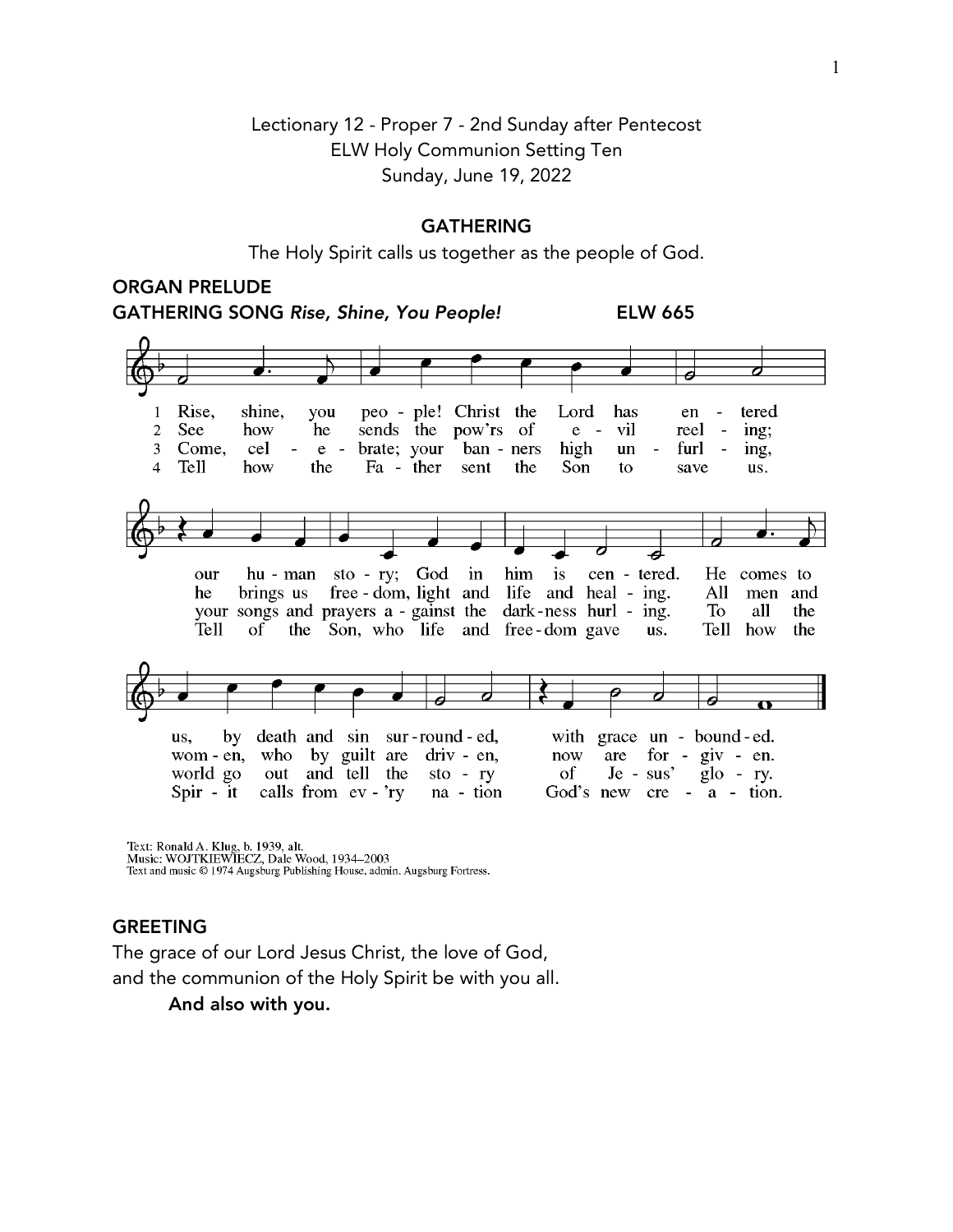### PRAYER OF THE DAY

O Lord God, we bring before you the cries of a sorrowing world. In your mercy set us free from the chains that bind us, and defend us from everything that is evil, through Jesus Christ, our Savior and Lord. Amen.

### KYRIE



### CANTICLE OF PRAISE (ELW p. 204)

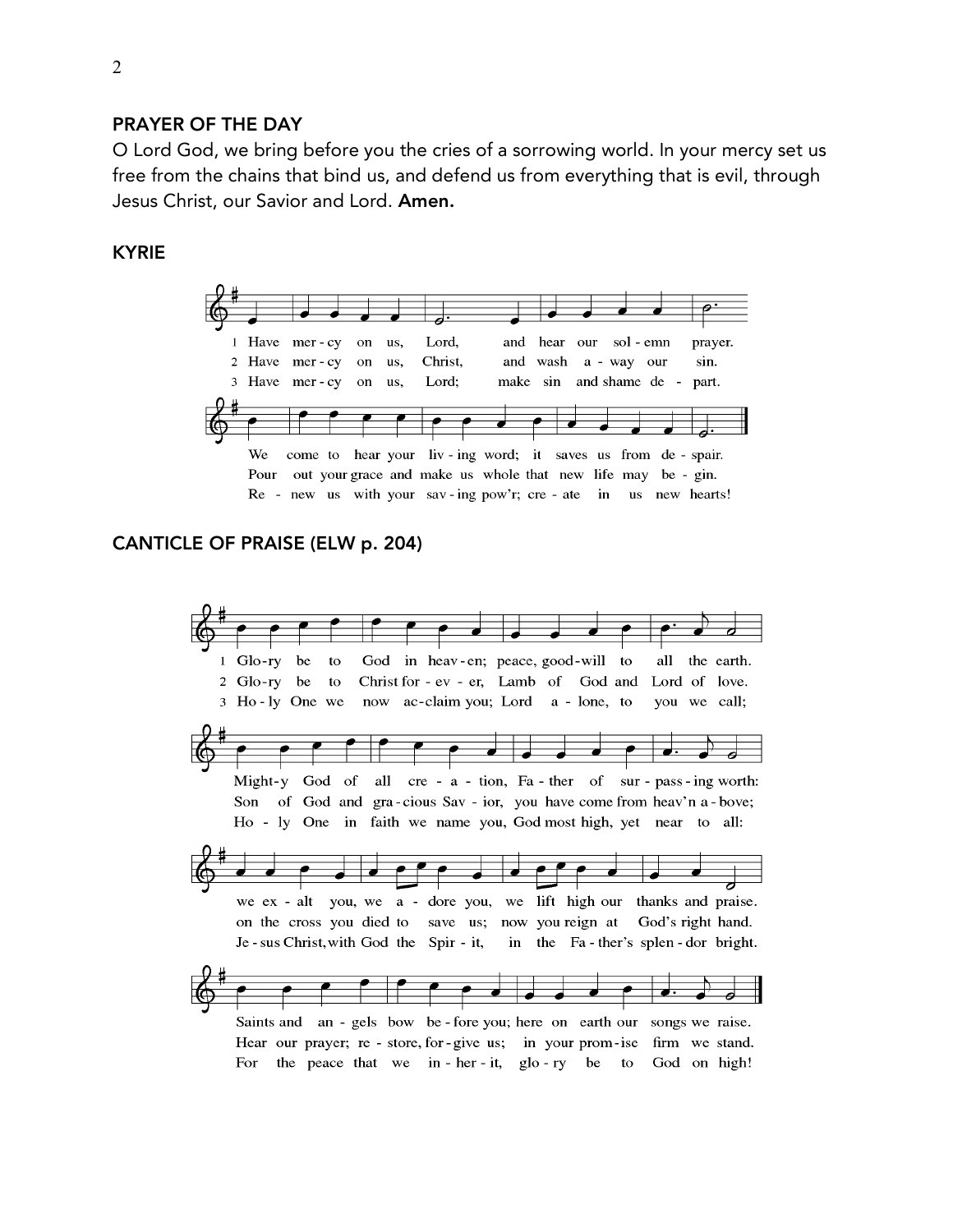#### **WORD**

God speaks to us in scripture reading, preaching, and song.

### FIRST READING: Isaiah 65:1-9

*The prophet announces God's impatience. The people's self-absorption is idolatry, and images of practices that displease God fill this reading. Like a vintner who crushes the grape to release the wine, God will use Israel's exile to establish a new community of the faithful.*

1 I was ready to be sought out by those who did not ask,

to be found by those who did not seek me.

I said, "Here I am, here I am,"

to a nation that did not call on my name.

2 I held out my hands all day long to a rebellious people,

who walk in a way that is not good, following their own devices;

 $^{\text{\tiny 3}}$ a people who provoke me to my face continually,

sacrificing in gardens and offering incense on bricks;

4 who sit inside tombs, and spend the night in secret places;

who eat swine's flesh, with broth of abominable things in their vessels;

5 who say, "Keep to yourself, do not come near me, for I am too holy for you."

These are a smoke in my nostrils, a fire that burns all day long.

 $^{\circ}$ See, it is written before me:

I will not keep silent, but I will repay;

I will indeed repay into their laps

 $^\text{\tiny{7}}$ their iniquities and their ancestors' iniquities together, says the LORD;

because they offered incense on the mountains

and reviled me on the hills,

I will measure into their laps full payment for their actions.

 $^{\circ}$ Thus says the LORD:

As the wine is found in the cluster, and they say, "Do not destroy it, for there is a blessing in it," so I will do for my servants' sake, and not destroy them all.

 $^\circ$ I will bring forth descendants from Jacob,

and from Judah inheritors of my mountains;

my chosen shall inherit it, and my servants shall settle there.

Word of God, word of life.

Thanks be to God.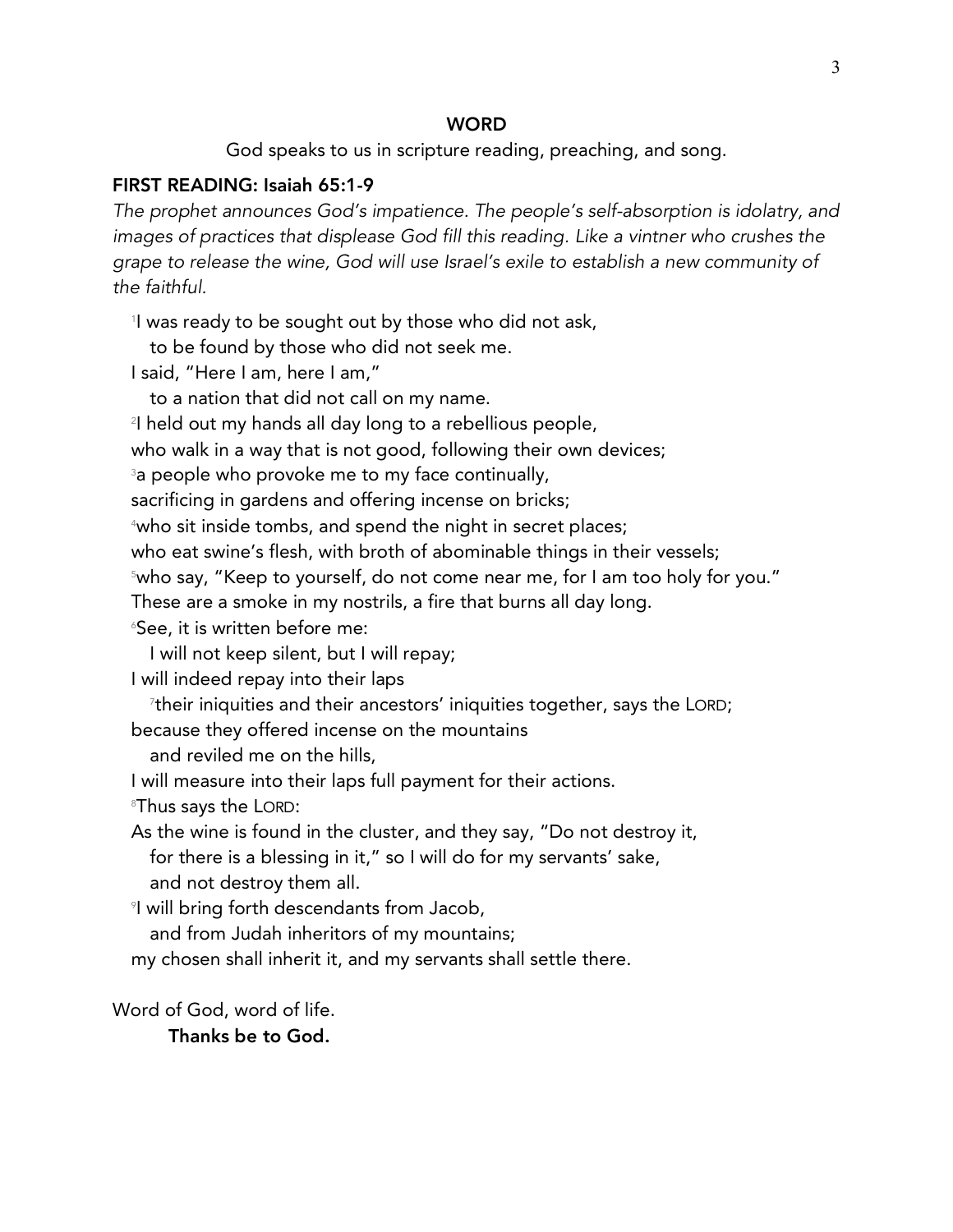### PSALM: Psalm 22:19-28

 $19$ But you, O LORD, be not far away;

O my help, hasten to my aid.

# <sup>20</sup>Deliver me from the sword,

## my life from the power of the dog.

<sup>21</sup>Save me from the lion's mouth!

From the horns of wild bulls you have rescued me.

<sup>22</sup>I will declare your name to my people;

in the midst of the assembly I will praise you.

 $23$ You who fear the LORD, give praise! All you of Jacob's line, give glory. Stand in awe of the LORD, all you off spring of Israel.

 $24$ For the LORD does not despise nor abhor the poor in their poverty; neither is the LORD's face hidden from them;

but when they cry out, the LORD hears them.

<sup>25</sup>From you comes my praise in the great assembly;

I will perform my vows in the sight of those who fear the LORD.

 $26$ The poor shall eat and be satisfied,

 Let those who seek the LORD give praise! May your hearts live forever!  $27$ All the ends of the earth shall remember and turn to the LORD; all the families of nations shall bow before God.

28For dominion belongs to the LORD, who rules over the nations.

### SECOND READING: Galatians 3:23-29

*For Paul, baptism is a powerful bond that unites people not only with God but with other believers. Those who call themselves children of God experience a transformation that removes prejudices of race, social class, or gender in favor of true unity in Christ.*

<sup>23</sup>Now before faith came, we were imprisoned and quarded under the law until faith would be revealed. 24Therefore the law was our disciplinarian until Christ came, so that we might be justified by faith. <sup>25</sup>But now that faith has come, we are no longer subject to a disciplinarian, <sup>26</sup>for in Christ Jesus you are all children of God through faith. <sup>27</sup>As many of you as were baptized into Christ have clothed yourselves with Christ. <sup>28</sup>There is no longer Jew or Greek, there is no longer slave or free, there is no longer male and female; for all of you are one in Christ Jesus. <sup>29</sup>And if you belong to Christ, then you are Abraham's offspring, heirs according to the promise.

Word of God, word of life. Thanks be to God.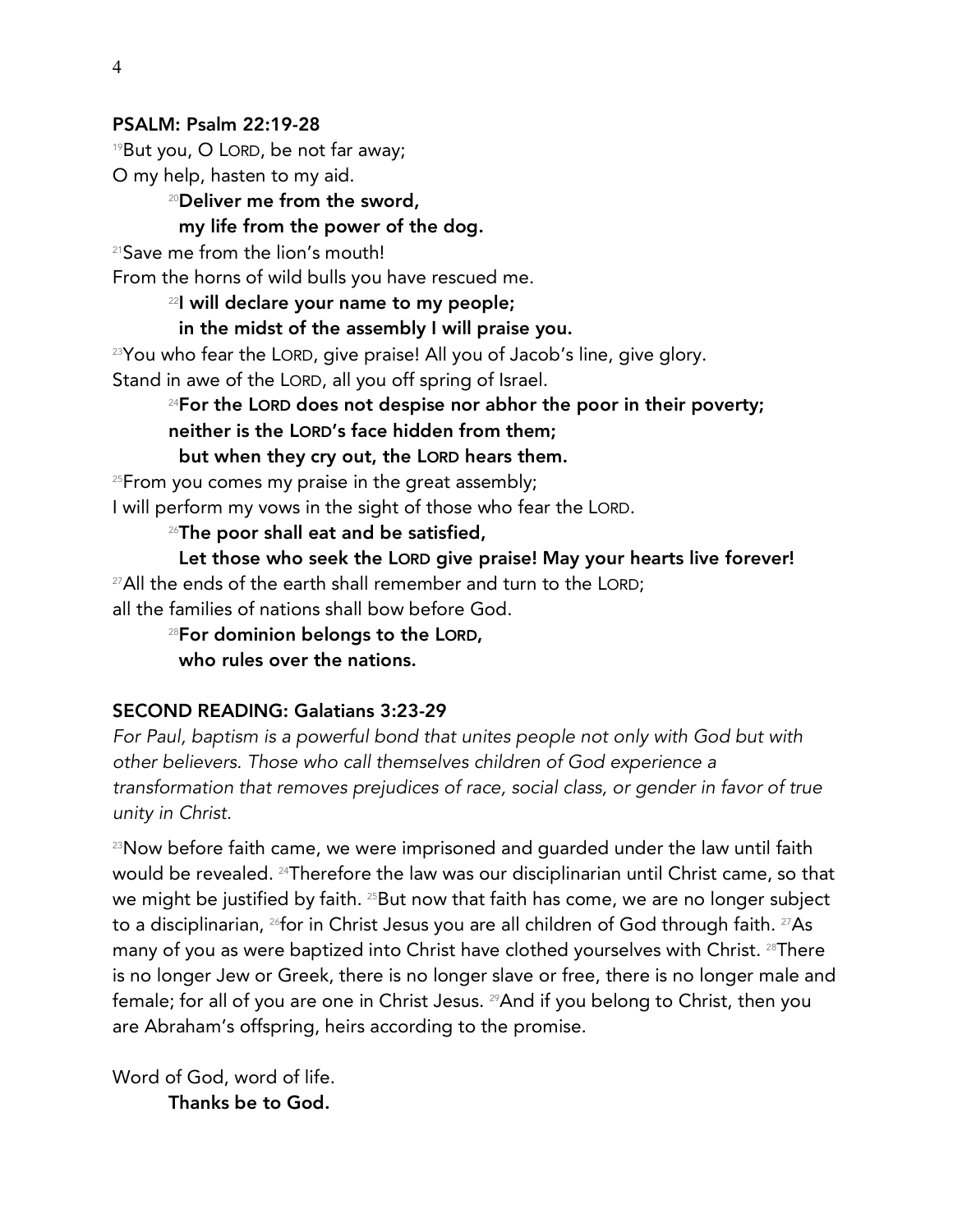

#### GOSPEL: Luke 8:26-39

The holy gospel according to Luke.

#### Glory to you, O Lord.

*Jesus' mission includes foreigners and his authority extends to the casting out of demons. Some who witness Jesus' work are seized with confusion and fear, but the man who was healed is commissioned to give testimony to God's mercy and power.*

<sup>26</sup>Then [Jesus and his disciples] arrived at the country of the Gerasenes, which is opposite Galilee. 27As he stepped out on land, a man of the city who had demons met him. For a long time he had worn no clothes, and he did not live in a house but in the tombs. 28When he saw Jesus, he fell down before him and shouted at the top of his voice, "What have you to do with me, Jesus, Son of the Most High God? I beg you, do not torment me"—29for Jesus had commanded the unclean spirit to come out of the man. (For many times it had seized him; he was kept under guard and bound with chains and shackles, but he would break the bonds and be driven by the demon into the wilds.) <sup>30</sup>Jesus then asked him, "What is your name?" He said, "Legion"; for many demons had entered him. 31They begged him not to order them to go back into the abyss.

32Now there on the hillside a large herd of swine was feeding; and the demons begged Jesus to let them enter these. So he gave them permission. 33Then the demons came out of the man and entered the swine, and the herd rushed down the steep bank into the lake and was drowned.

<sup>34</sup>When the swineherds saw what had happened, they ran off and told it in the city and in the country. <sup>35</sup>Then people came out to see what had happened, and when they came to Jesus, they found the man from whom the demons had gone sitting at the feet of Jesus, clothed and in his right mind. And they were afraid. <sup>36</sup>Those who had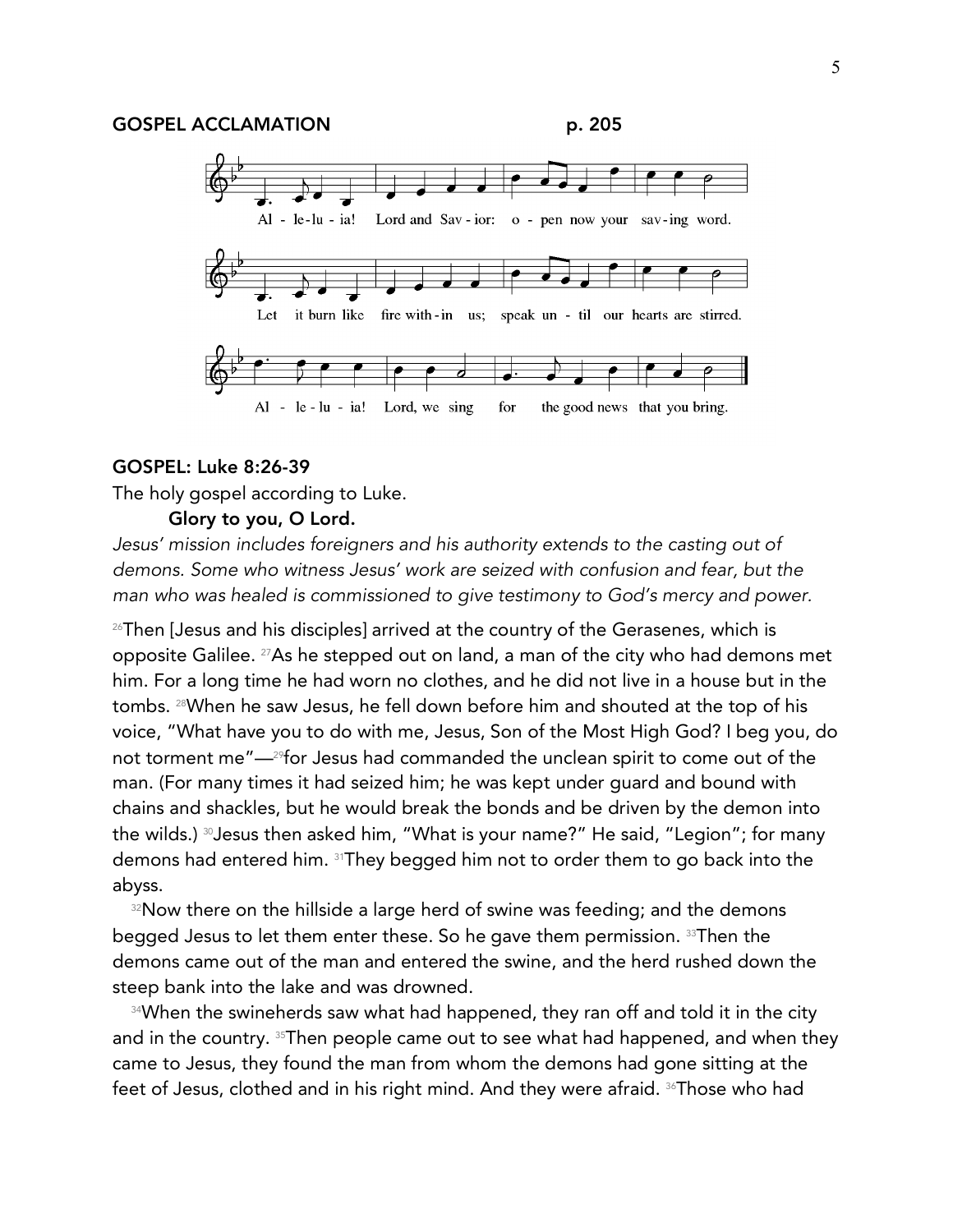seen it told them how the one who had been possessed by demons had been healed. <sup>37</sup>Then all the people of the surrounding country of the Gerasenes asked Jesus to leave them; for they were seized with great fear. So he got into the boat and returned. <sup>38</sup>The man from whom the demons had gone begged that he might be with him; but Jesus sent him away, saying, <sup>39</sup> "Return to your home, and declare how much God has done for you." So he went away, proclaiming throughout the city how much Jesus had done for him.

The gospel of the Lord.

Praise to you, O Christ.

# SERMON HYMN OF THE DAY *Praise the One Who Breaks the Darkness* (ELW 843)



Text: Rusty Edwards, b. 1955

Music: NETTLETON, J. Wyeth, Repository of Sacred Music, Part II, 1813

Text © 1987 Hope Publishing Company, Carol Stream, IL 60188. All rights reserved. Used by permission.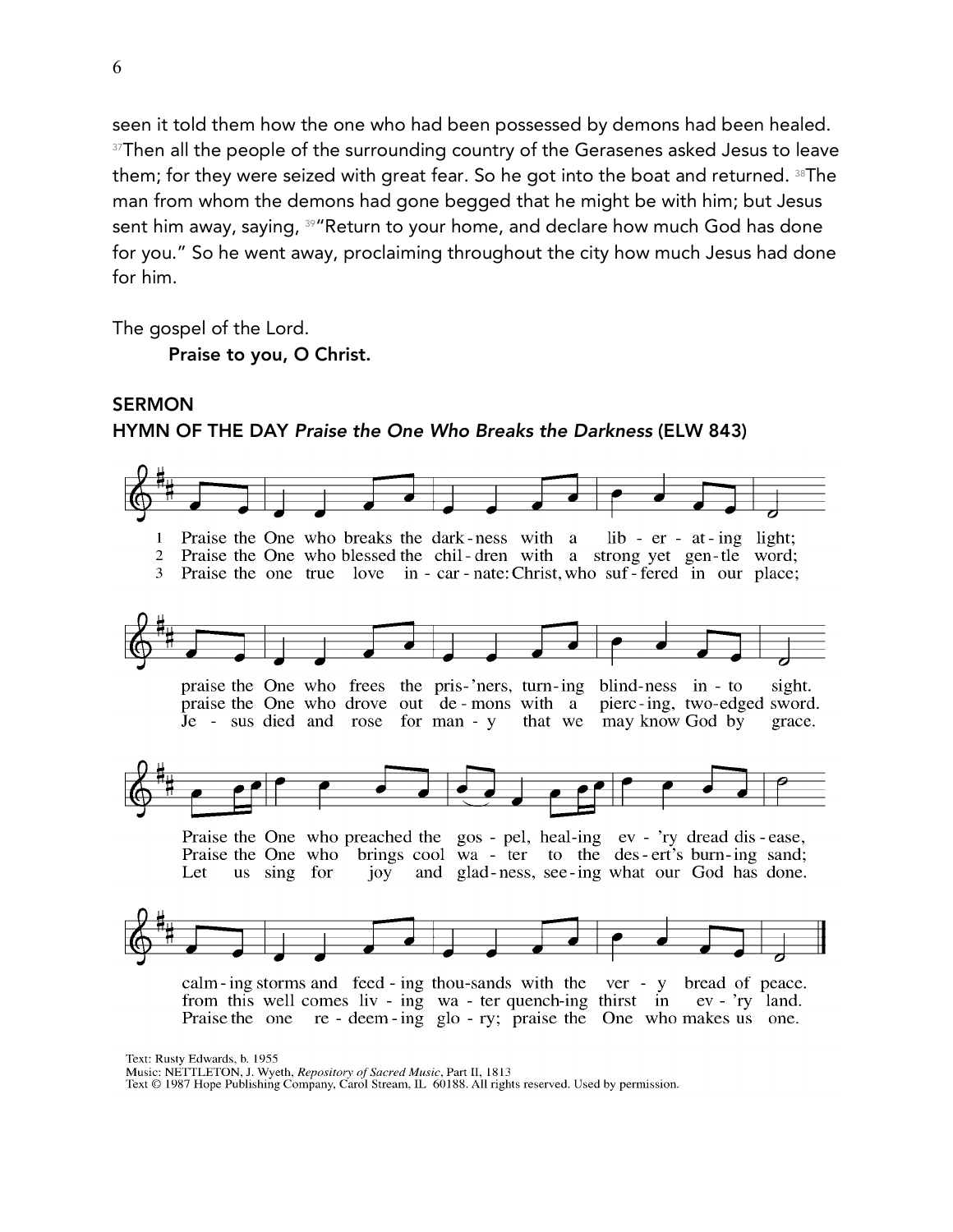#### APOSTLES' CREED

I believe in God, the Father almighty, creator of heaven and earth. I believe in Jesus Christ, God's only Son, our Lord, who was conceived by the Holy Spirit, born of the virgin Mary, suffered under Pontius Pilate, was crucified, died, and was buried; he descended to the dead.\* On the third day he rose again; he ascended into heaven, he is seated at the right hand of the Father, and he will come to judge the living and the dead. I believe in the Holy Spirit, the holy catholic church, the communion of saints, the forgiveness of sins, the resurrection of the body, and the life everlasting. Amen.

#### PRAYERS OF INTERCESSION

Gathered into one, we pray for creation, the community of believers and the whole world.

Creator God, we come to you in gratitude for the beauty of this land and all our relatives who call it home. Guide us to be better stewards of the earth. Help us to learn how best to care for lakes, waterways and the rich bounty of trees, fields, berries and all creatures who live among us. We thank you for the First Peoples who cared for this territory and welcomed newcomers to the land. In faith-filled expectation, Receive our prayer

Creator God, we come to you with heavy hearts for those whose laughter has been silenced, for those whose voices have been silenced, for those who will no longer dance or play. We pray for those whose dreams have been taken or dismissed. We confess that we have often looked away and not seen or heard the cries of our Indigenous neighbours. We thank you for the resilience and strength of those who have endured great hardship. In faith-filled expectation, Receive our prayer.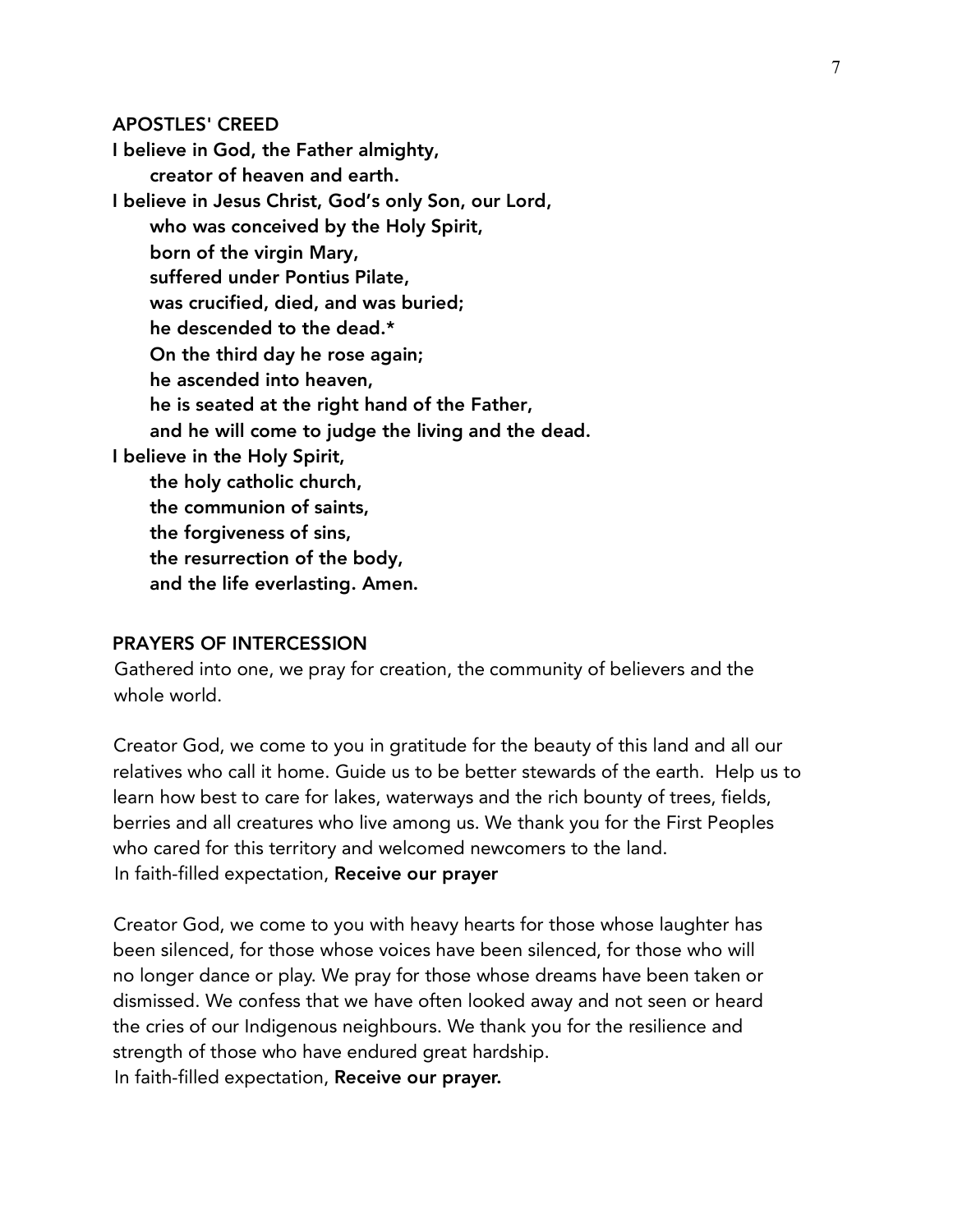Creator God, we come to you in grief for those whose bodies lie in water, forest or field far from home. We pray for those who find themselves displaced from their community. We pray in solidarity with those who have been left behind to stitch together the fabric of their lives. We pray for those who have chosen suicide as a way to stop the pain. We pray for those families who do not know where to find their loved ones. In faith-filled expectation, Receive our prayer.

Creator God, we come to you asking for a sense of your presence in the lives of those whose hearts ache with loneliness and loss. We pray for those who are suffering in mind, body or spirit.

In faith-filled expectation, Receive our prayer.

Creator God, we come to you with thanksgiving for the reclaiming of lost languages, stories and traditions. We have joyful hearts when First Nations, Inuit and Métis communities are willing to share their history, teachings and cultural identity with us. We ask for your help to listen carefully and attentively to what our neighbours are saying. We are stronger and wiser for these gifts. We pray in hope for a future that is built on respect, peace and friendship. In faith-filled expectation Receive our prayer

Creator God, we come to you in humility for the gifts that you have given us. Too often we have been lacking in humility and compassion for brown and black bodies. We have not seen the wounds or listened to the cries of thirst and hunger. Our hardened hearts and minds rest in the comfort of stolen land rather than the compassion of a common humanity.

In faith-filled expectation, Receive our prayer.

Creator God, you know our needs before we ask. Move us to action, send us your healing presence and give us strength for the week ahead. **AMEN** 

# PEACE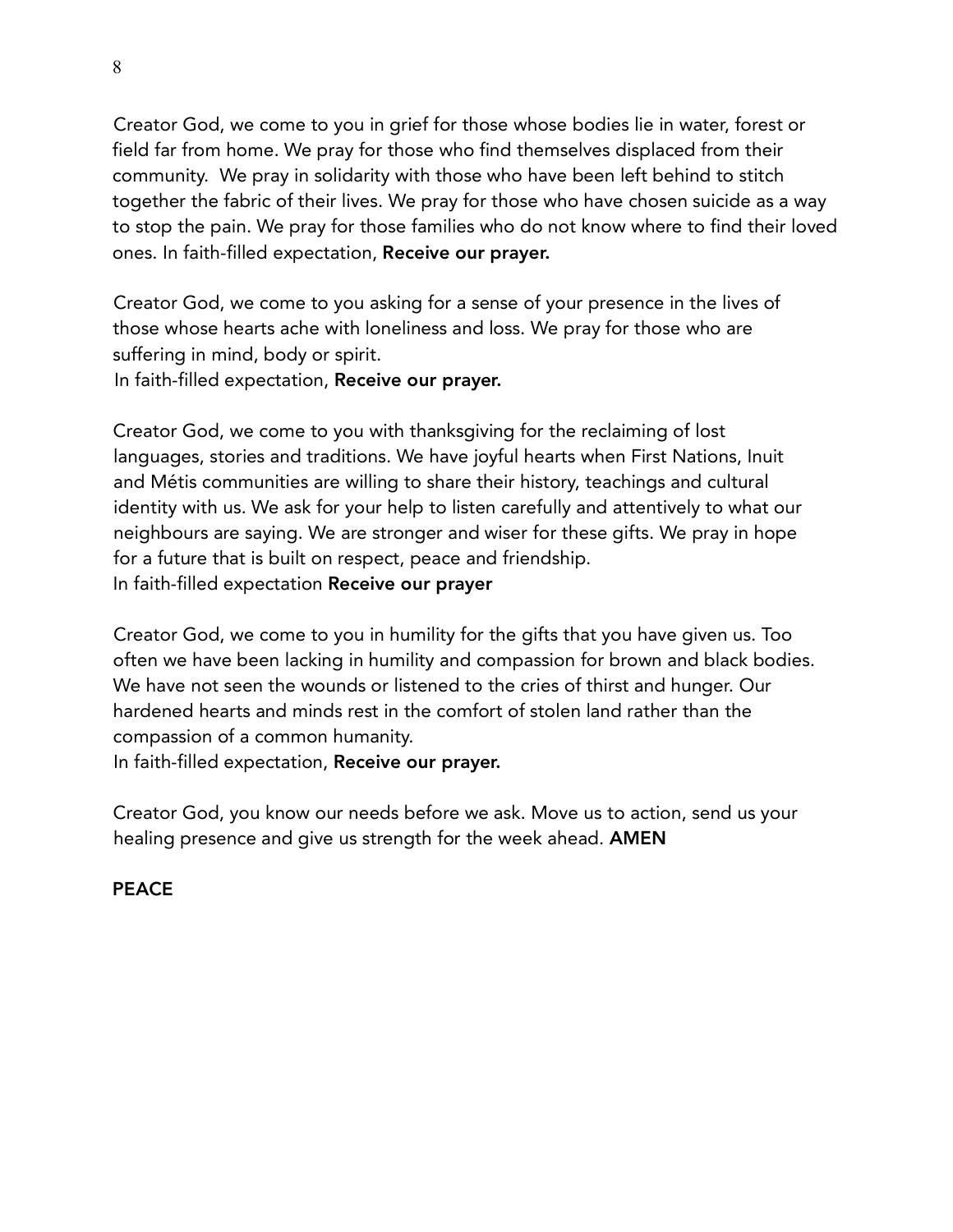## MEAL God feeds us with the presence of Jesus Christ.

OFFERING *I'm So Glad Jesus Lifted Me* (ELW 860)



Text: African American spiritual Music: JESUS LIFTED ME, African American spiritual

### OFFERING PRAYER

Living God, you gather the wolf and the lamb to feed together

in your peaceable reign, and you welcome us all at your table.

Reach out to us through this meal,

and show us your wounded and risen body,

that we may be nourished and believe in Jesus Christ, our Savior and Lord. Amen.

#### GREAT THANKSGIVING DIALOGUE

The Lord be with you.

And also with you.

Lift up your hearts.

We lift them to the Lord.

Let us give thanks to the Lord our God.

It is right to give our thanks and praise.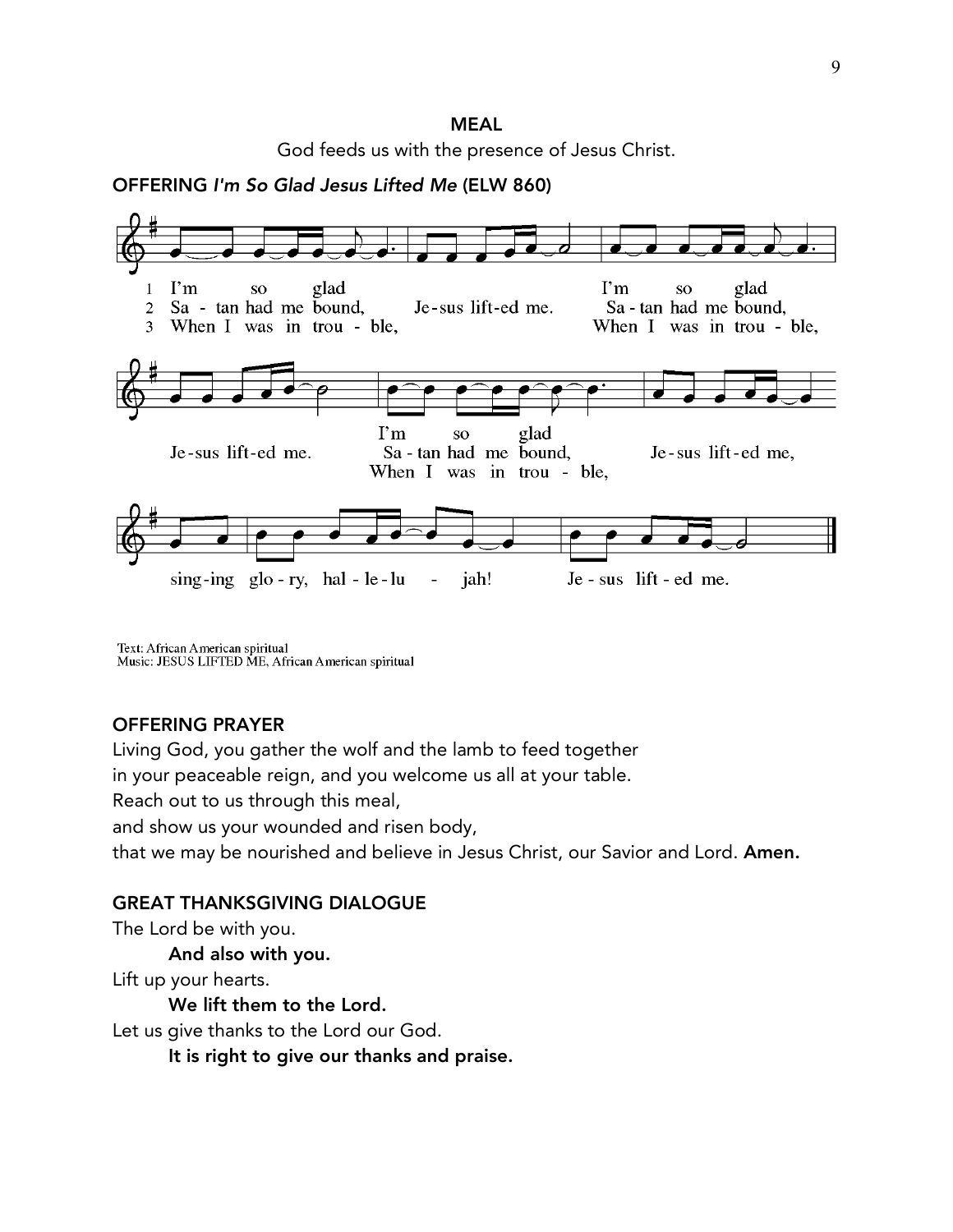# PREFACE

It is indeed right, our duty and our joy, that we should at all times and in all places give thanks and praise to you, almighty and merciful God,

through our Savior Jesus Christ; who on this day overcame death and the grave, and by his glorious resurrection opened to us the way of everlasting life.

And so, with all the choirs of angels, with the church on earth and the hosts of heaven, we praise your name and join their unending hymn:

## HOLY, HOLY, HOLY **p. 207**



### THANKSGIVING AT THE TABLE

Holy God, our Maker, Redeemer, and Healer,

- in the harmonious world of your creation,
- the plants and animals,
- the seas and stars

were whole and well in your praise.

When sin had scarred the world,

you sent your Son to heal our ills

and to form us again into one.

In the night in which he was betrayed,

our Lord Jesus took bread, and gave thanks;

broke it, and gave it to his disciples, saying:

Take and eat; this is my body, given for you.

Do this for the remembrance of me.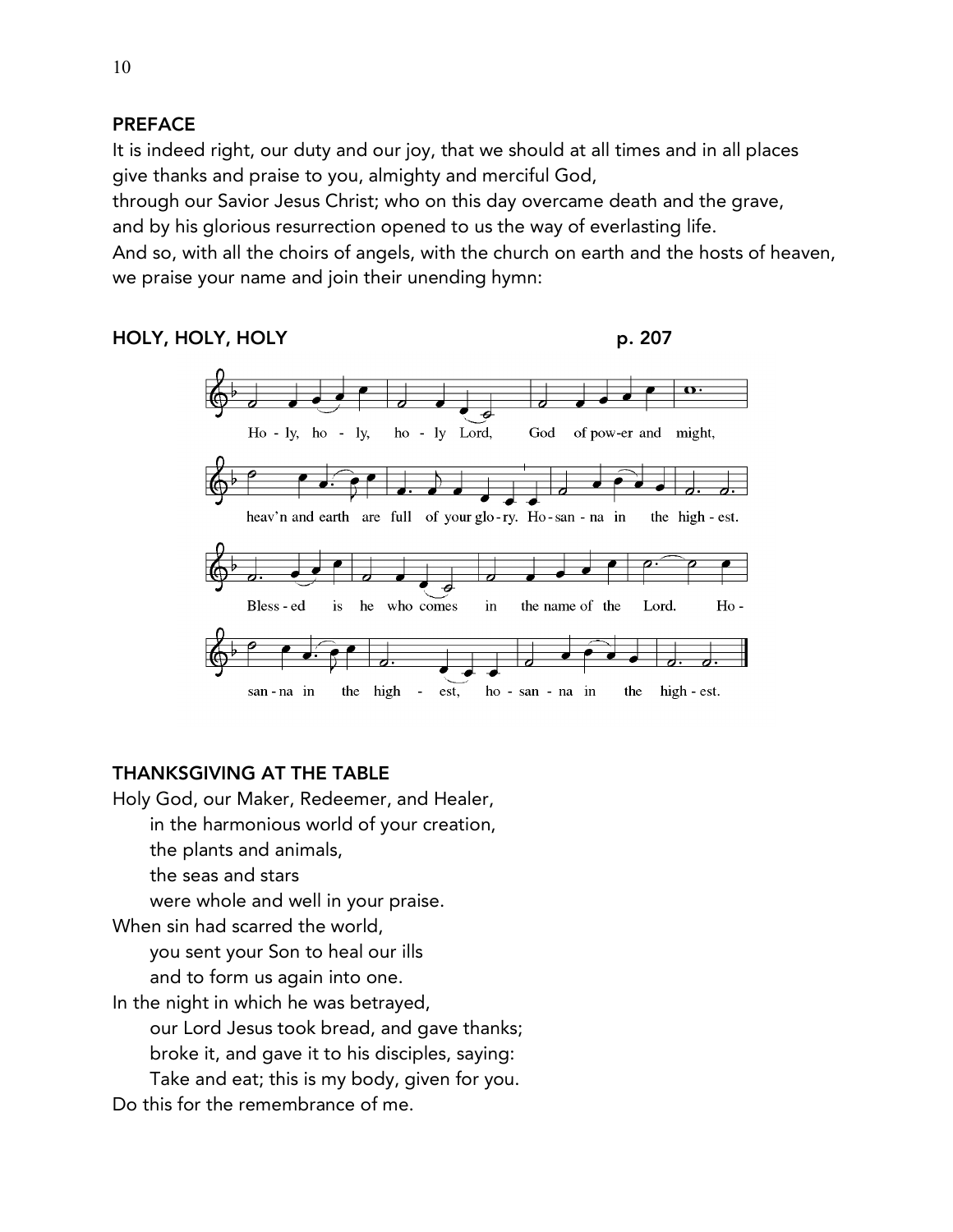Again, after supper, he took the cup, gave thanks,

and gave it for all to drink, saying:

This cup is the new covenant in my blood,

shed for you and for all people for the forgiveness of sin.

Do this for the remembrance of me.

Remembering, therefore,

his acts of healing,

his body given up,

and his victory over death,

we await that day when all the peoples of the earth

will come to the river to enjoy the tree of life.

Send your Spirit upon us and this meal:

as grains scattered on the hillside become one bread,

so let your Church be gathered from the ends of the earth,

that all may be fed with the Bread of life, your Son.

Through him all glory and honor is yours,

Almighty Father, with the Holy Spirit,

in your holy Church,

both now and forever.

#### Amen

#### LORD'S PRAYER

### LAMB OF GOD (ELW p. 208)

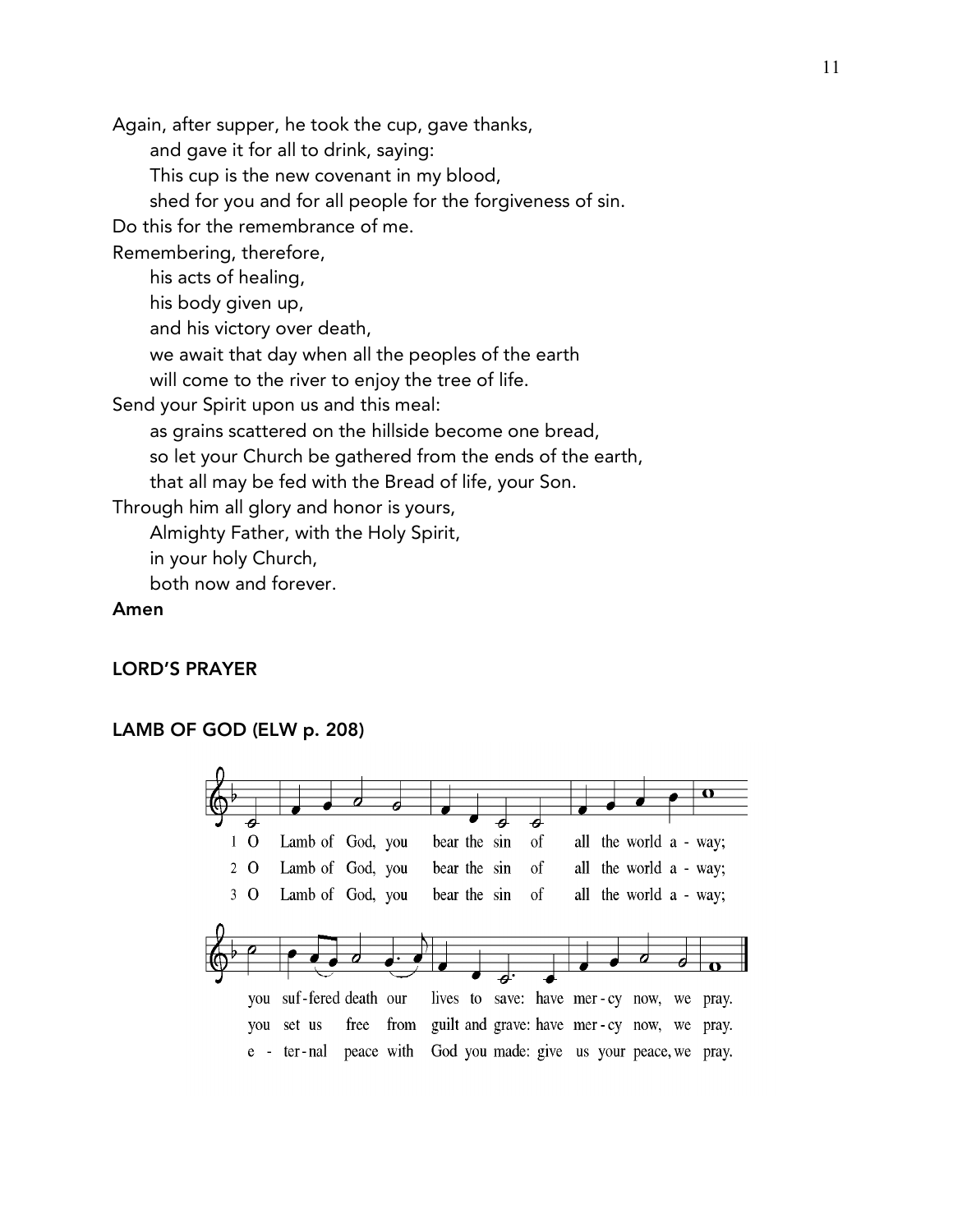# INVITATION TO COMMUNION

In Christ's presence there is fullness of joy. Come to the banquet.

## **COMMUNION** PRAYER AFTER COMMUNION

Life-giving God, through this meal you have bandaged our wounds and fed us with your mercy. Now send us forth to live for others, both friend and stranger, that all may come to know your love. This we pray in the name of Jesus. Amen.

## SENDING

God blesses us and sends us in mission to the world

### BLESSING

The God of peace, Father, + Son, and Holy Spirit, bless you, comfort you, and show you the path of life this day and always. Amen.

SENDING SONG *Oh, for a Thousand Tongues to Sing* (ELW 886)